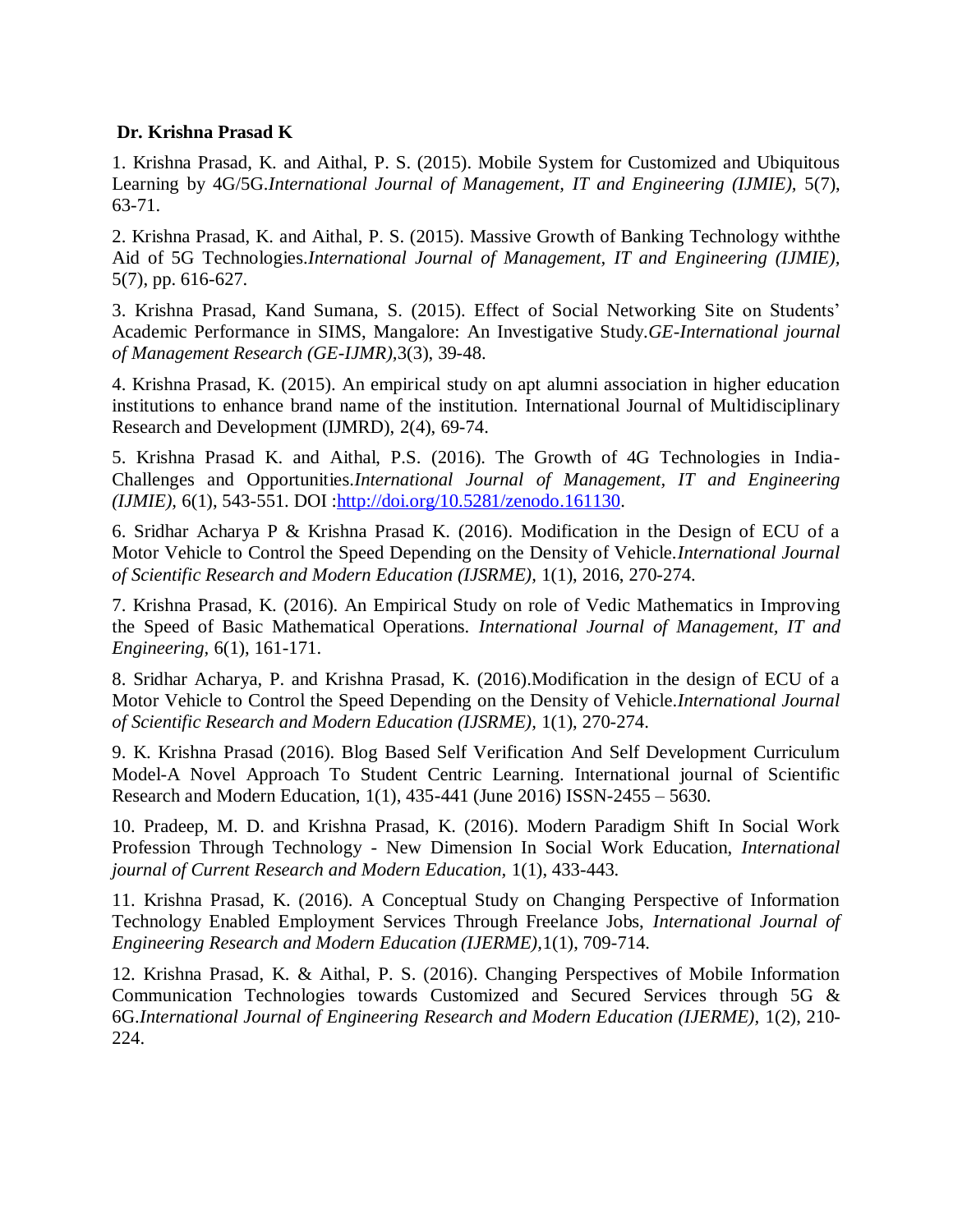13. Krishna Prasad, K. & Aithal, P. S. (2016). An Online Comparative Study on 4G Technologies Service Providers in India.*International Journal of Advanced Trends in Engineering and Technology (IJATET),* 1(1), 96-101.

DOI : http://doi.org/10.5281/zenodo.240269. [https://www.academia.edu/30895106.](https://www.academia.edu/30895106)

14. Krishna Prasad, K. (2017). A Critical Study on Fingerprint Image Sensing and Acquisition Technology.*International Journal of Case Studies in Business, IT and Education (IJCSBE),* 1(2), 86-92. DOI:<http://dx.doi.org/>

15. Krishna Prasad, K. and Aithal, P. S.(2017). A Study on Enhancing Mobile Banking Services using Location based Authentication. *International Journal of Management, Technology, and Social Sciences (IJMTS),* 1(1), 48-60. DOI:<http://doi.org/10.5281/zenodo.583230>

16. Krishna Prasad, K. and Aithal, P. S.(2017). A Conceptual Study on User Identification and Verification Process Using Face Recognition Techniques.*International Journal of Applied Engineering and Management Letters (IJAEML),* 1(1), 6-17.

DOI:<http://doi.org/10.5281/zenodo.810343>

17. Krishna Prasad, K. and Aithal, P. S.(2017). A Study on Online Education Model Using Location Based Adaptive Mobile Learning. *International Journal of Applied Engineering and Management Letters (IJAEML),* 1(1), 36-44. DOI:<http://doi.org/10.5281/zenodo.820457>

18. Krishna Prasad, K. and Aithal, P. S.(2017). A Customized and Flexible Ideal Mobile Banking System Using 5g Technology.*International Journal of Management,Technology, and Social Sciences (IJMTS),*1(1), 25-37. DOI:http://doi.org/10.5281/zenodo.820457

19. Krishna Prasad, K. & Aithal, P.S. (2017). A Conceptual Study on Image Enhancement Techniques for Fingerprint Images.*International Journal of Applied Engineering and Management Letters (IJAEML),* 1(1), 63-72. DOI:<http://dx.doi.org/10.5281/zenodo.831678>

20. Krishna Prasad, K. & Aithal, P.S. (2017). Literature Review on Fingerprint Level 1 and Level 2 Features Enhancement to Improve Quality of Image.*International Journal of Management, Technology, and Social Sciences (IJMTS),* 2(2), 8-19.

DOI:<http://dx.doi.org/10.5281/zenodo.835608>

21. Krishna Prasad, K. & Aithal, P.S. (2017). Fingerprint Image Segmentation: A Review of State of the Art Techniques. *International Journal of Management, Technology, and Social Sciences (IJMTS),* 2(2), 28-39. DOI:<http://dx.doi.org/10.5281/zenodo.848191>

22. Krishna Prasad, K. & Aithal, P.S. (2017). A Novel Method to Contrast Dominating Gray Levels during Image contrast Adjustment using Modified Histogram Equalization. *International Journal of Applied Engineering and Management Letters (IJAEML),* 1(2), 27-39. DOI: <http://dx.doi.org/10.5281/zenodo.896653>

23. Krishna Prasad, K. & Aithal, P.S. (2017).Two Dimensional Clipping Based Segmentation Algorithm for Grayscale Fingerprint Images. *International Journal of Applied Engineering and Management Letters (IJAEML),* 1(2), 51-65. DOI: [http://dx.doi.org/10.5281/zenodo.1037627.](http://dx.doi.org/10.5281/zenodo.1037627)

24. Krishna Prasad, K. & Aithal, P.S. (2018). An Alternative Approach to Fingerprint Hash Code Generation based on Modified Filtering Techniques. *International Journal of Innovative Research in Management, Engineering And Technology,* 2(12), 1-13.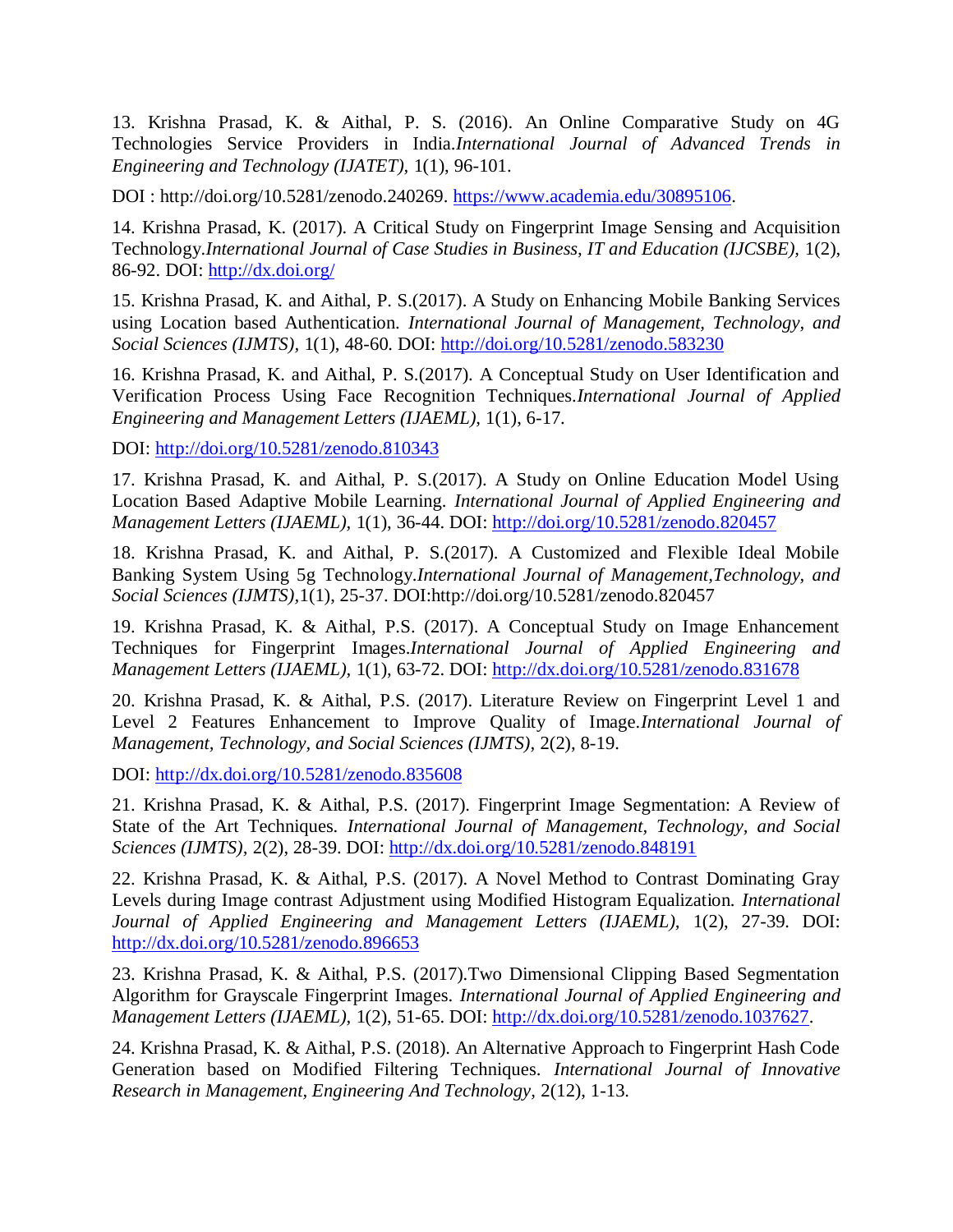25. Krishna Prasad, K. & Aithal, P. S. (2018). A Study on Multifactor Authentication Model Using Fingerprint Hash Code, Password and OTP.*International Journal of Applied and Advanced Trends in Engineering and Technology,* 3(1), 1-11. DOI [:http://doi.org/10.5281/zenodo.1135255.](http://doi.org/10.5281/zenodo.1135255)

26. Krishna Prasad, K. & Aithal, P. S. (2018). A Study on Fingerprint Hash Code Generation Based on MD5 Algorithm and Freeman Chain Code.International Journal of Computational Research and Development. 3(1), 13-22. DOI [:http://doi.org/10.5281/zenodo.1144555.](http://doi.org/10.5281/zenodo.1144555)

27. Krishna Prasad, K. & Aithal, P.S. (2018). A Comparative Study on Fingerprint Hash Code, OTP, and Password based Multifactor Authentication Model with an Ideal System and Existing Systems. *International Journal and Advanced Scientific Research,* 3(1), 18-32. DOI: <http://doi.org/10.5281/zenodo.1149587>

28. Krishna Prasad, K. & Aithal, P. S. (2018). A Novel Tuning Based Contrast Adjustment Algorithm for Grayscale Fingerprint Image. *Saudi Journal of Engineering and Technology (SJEAT),* 3(1), 15-23. DOI: [http://10.21276/sjeat.2018.3.1.3](http://10.0.83.28/sjeat.2018.3.1.3)

29. Krishna Prasad, K. & Aithal, P.S. (2018). ABCD Analysis of Fingerprint Hash Code, Password and OTP based Multifactor Authentication Model. *Saudi Journal of Business and Management Studies,* 3(1), 65-80. DOI: [http://10.21276/sjbms.2018.3.1.10](http://10.0.83.28/sjbms.2018.3.1.10)

30. Krishna Prasad, K. & Aithal, P.S. (2018). A Study on Pre and Post Processing of Fingerprint Thinned Image to Remove Spurious Minutiae from Minutiae Table. *International Journal of Current Research and Modern Education,* 3(1), 197-212.DOI: <http://doi.org/10.5281/zenodo.1174543>

31. Krishna Prasad, K., &Ushadevi, P. (2018). A Study on Mobile banking Financial Transaction of Major Nationalized Banks in India.*International Journal of Management, Technology, and Social Sciences (IJMTS),* 3(2), 100-119.

32. Krishna Prasad, K. (2018). A Study on Multi Phase Security Solutions to ATM Banking Systems.*International Journal of Applied Engineering and Management Letters (IJAEML).* 2(2), 116-126.

33. Krishna Prasad, K. (2018). Multifactor Authentication Model using Fingerprint Hash code and Iris Recognition*. International Journal of Management, Technology, and Social Sciences (IJMTS),* 3(2), 47-56.

34. Jithin Raj, K. & Krishna Prasad, K. (2018). A Critical Study on Business Strategies of 3i Infotech Ltd. *International Journal of Case Studies in Business, IT and Education (IJCSBE), 2(1),13-21.*

35. Sneha, M. S. & Krishna Prasad, K. (2018). Analysis of Business Strategies of Salesforce.com Inc. *International Journal of Case Studies in Business, IT and Education (IJCSBE),* 2(1), 37-44.

36. Harshith Kumar, M., Krishna Prasad, K., & Bhat, Subramanya (2018). Accenture – Understanding Sustainable Business Strategies.*International Journal of Case Studies in Business, IT and Education (IJCSBE),* 2(1), 54-63.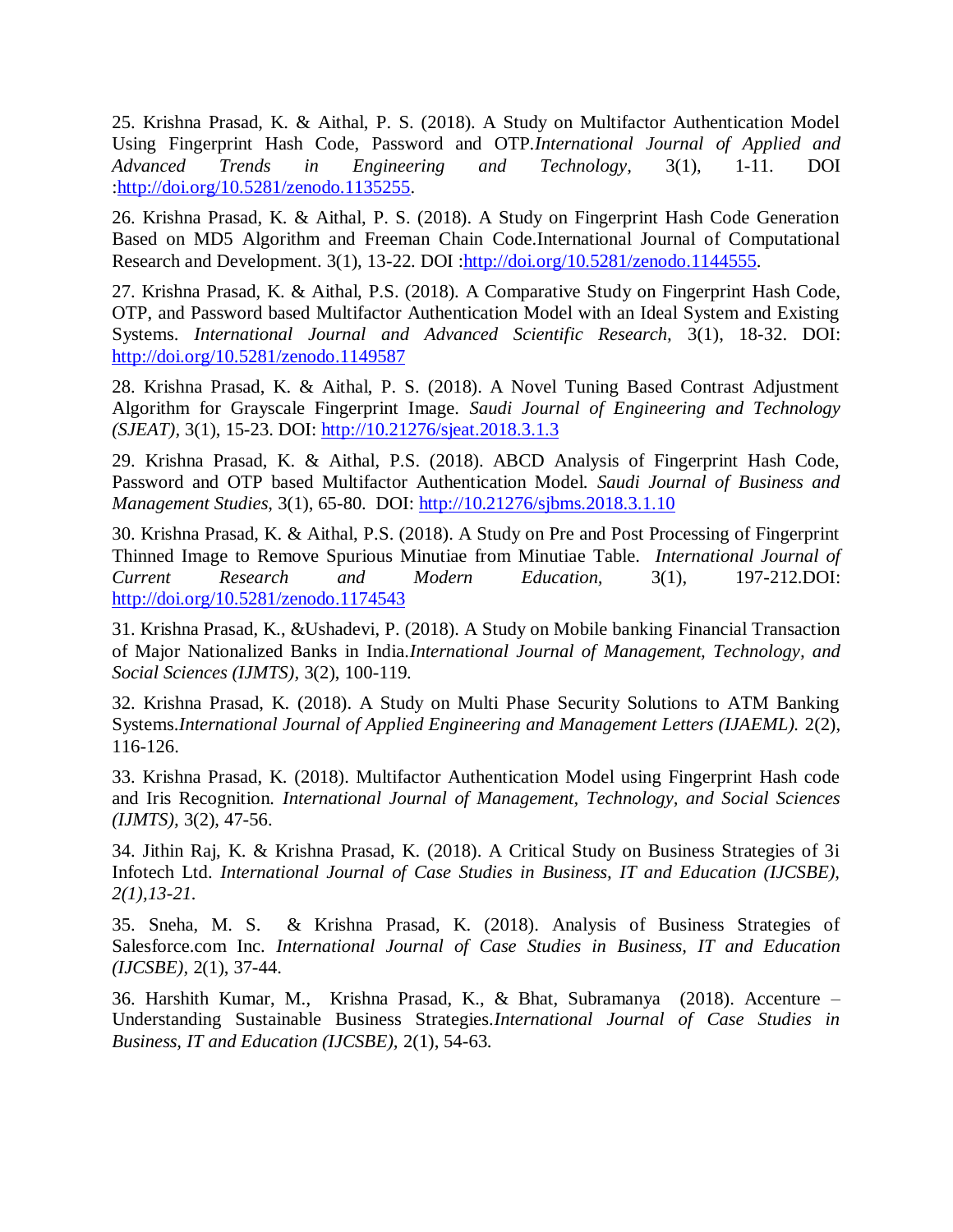37. Krishna Prasad, K. (2018). ABCD Analysis of Fingerprint Biometric Attendance Maintenance System.*International Journal of Applied Engineering and Management Letters (IJAEML),* 2(2), 53-70.

38. Krishna Prasad, K. & Aithal, P.S. (2017). A conceptual Study on Fingerprint Thinning Process based on Edge Prediction. *International Journal of Applied Engineering and Management Letters (IJAEML),* 1(2), 98-111.DOI:<http://dx.doi.org/10.5281/zenodo.1067110>

39. Kumar, Sachin. & Krishna Prasad, K. (2019).Modified Location Model Estimation using Content Based Medical Image Retrieval. *International Journal of Management, Technology, and Social Sciences (IJMTS).* 4(2), 36-45.

40. Kumar, Sachin. & Krishna Prasad, K. (2019). Phrase Prioritization Algorithm with Supporting Data Structure And Its Implementation*. International Journal of Scientific & Technology Research,* 8(9), 1489-1492.

41. Rajeshwari, M., & Krishna Prasad, K. (2019). IT Consulting and Software Services by Outsourcing Makes a Company World Leader- A Case Study of Infosys Ltd. *International Journal of Case Studies in Business, IT, and Education (IJCSBE),* 3(2), 1-13.

42. Geetha Poornima, K., & Krishna Prasad, K. (2019). Critical Analysis on Business Strategies Adopted by an IT Company to Attain Sustainability: Case Study of Cognizant Technology Solutions. *International Journal of Case Studies in Business, IT, and Education (IJCSBE),* 3(2), 14-27.

43. Vinayachandra, & Krishna Prasad, K. (2019). Executing Product Broadening Procedures for the Sustainability of an Innovation Organization - A Contextual Analysis of Microsoft Corporation.*International Journal of Case Studies in Business, IT, and Education (IJCSBE),* 3(2), 28-40.

44. SrivatsaMaddodi, & Krishna Prasad, K. (2019).Netflix Bigdata Analytics- The Emergence of Data Driven Recommendation.*International Journal of Case Studies in Business, IT, and Education (IJCSBE),* 3(2), 41-51.

45. Prabhu, Sangeetha& Krishna Prasad, K. (2019). Wireless Technology Leading Innovator- A Case Study of Qualcomm.*International Journal of Case Studies in Business, IT, and Education (IJCSBE),* 3(2), 68-78.

46. Vikranth, K., & K., Krishna Prasad. (2019). Sustained Policies on Technical and Operational aspects of IT Industry – A Case Study of Tata Consultancy Limited.*International Journal of Applied Engineering and Management Letters (IJAEML),* 3(2), 106-118.

47.Vinayachandra, & Krishna Prasad, K. (2020). Application of IoT in the Development of Intelligent Education System – A Thematic Literature Review.*International Journal of Management, Technology, and Social Sciences (IJMTS)*, 5(1), 124-146.

DOI: [http://doi.org/10.5281/zenodo.3775850.](http://doi.org/10.5281/zenodo.3775850)

48. Rajeshwari, M. &Krishna Prasad, K. (2020). Application of IoT in Analyzing Cognitive Skills of Students-A Systematic Literature Review.*International Journal of Management, Technology, and Social Sciences (IJMTS)*,5(1), 158-184.

DOI:http:<http://doi.org/10.5281/zenodo.3821143>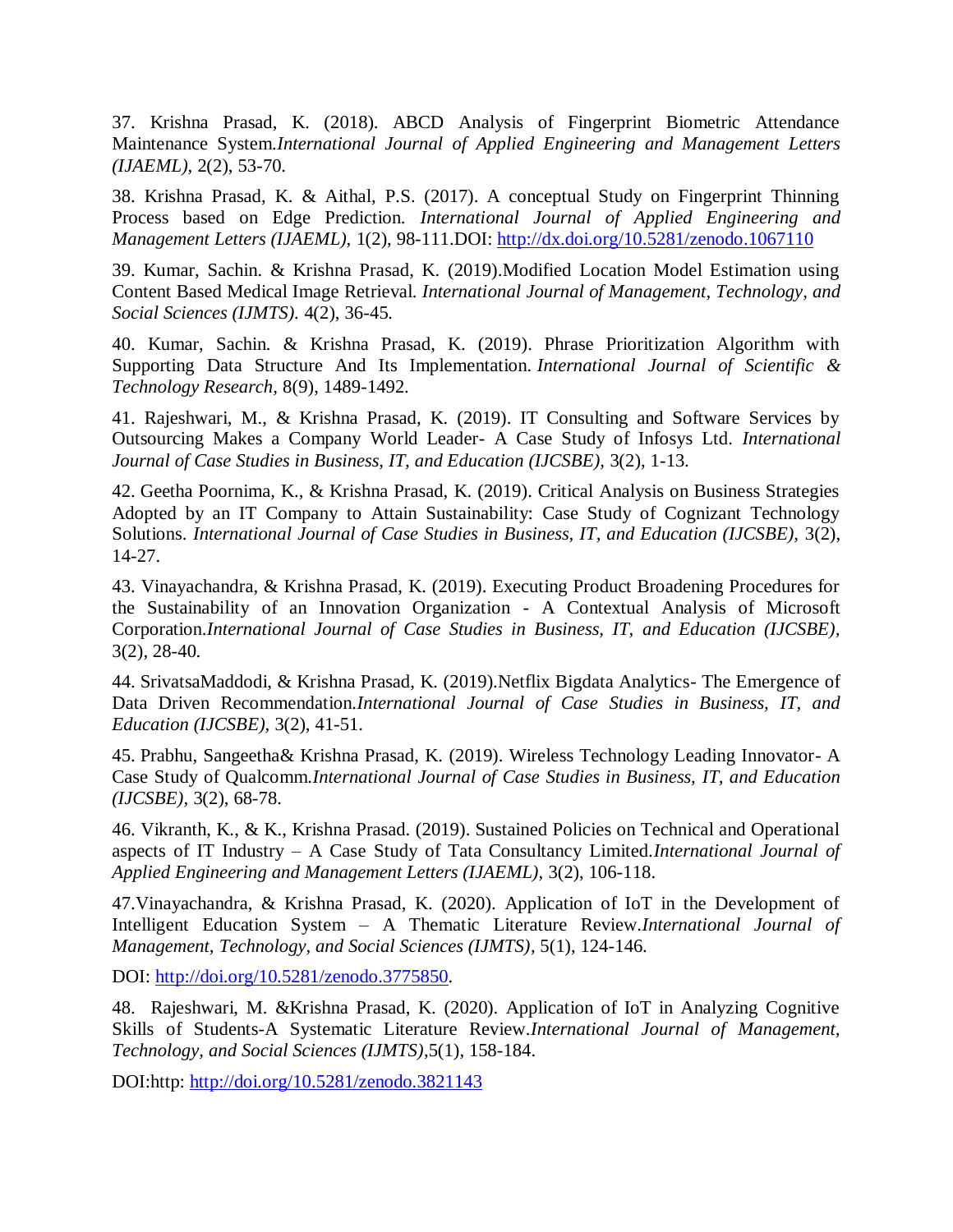49. Geetha Poornima, K. &Krishna Prasad, K. (2020).Application of IoT in Predictive Health Analysis–A Review of Literature.*International Journal of Management, Technology, and Social Sciences (IJMTS)*, 5(1), 185-214. DOI:<http://doi.org/10.5281/zenodo.3821147>

50. Vinayachandra, K., Geetha Poornima, M., Rajeshwari & Krishna Prasad, K. (2020). Role of Technology in the Development of Smart and Secure Public Voting Systems – a Review of Literatures.*International Journal of Management, Technology, and Social Sciences (IJMTS)*, 5(1), 298-317. DOI:<http://doi.org/10.5281/zenodo.3934439>

51. Vinayachandra, K., Geetha Poornima, M., Rajeshwari & Krishna Prasad, K. (2020). A Conceptual Framework for the Integrated, Smart and Secure Remote Public Voting System (SSRPVS).*International Journal of Management, Technology, and Social Sciences (IJMTS)*, 5(1), 318-334. DOI:<http://doi.org/10.5281/zenodo.3934459>

52. Geetha Poornima, K. &Krishna Prasad, K. (2020).Integrated Prediction System for Chronic Disease Diagnosis to Ensure Better Healthcare.*International Journal of Health Sciences and Pharmacy (IJHSP)*, 4(1), 25-39. DOI:<http://doi.org/10.5281/zenodo.3773844>

53. Rajeshwari, M., & Krishna Prasad, K. (2020). IBM Watson Industry Cognitive Education Methods.*International Journal of Case Studies in Business, IT, and Education (IJCSBE)*, 4(1), 38-50. DOI: [http://doi.org/10.5281/zenodo.3766900.](http://doi.org/10.5281/zenodo.3766900)

54. Geetha Poornma, K. & Krishna Prasad, K. (2020). Data Analytics Solutions for Transforming Healthcare Information to Quantifiable Knowledge – an Industry Study with Specific Reference to ScienceSoft. *International Journal of Case Studies in Business, IT, and Education (IJCSBE)*, 4(1), 51-63. DOI: [http://doi.org/10.5281/zenodo.3766907.](http://doi.org/10.5281/zenodo.3766907)

55. Vinayachandra, & Krishna Prasad, K. (2020). IoT Solutions Industry Prospects Analysis with Specific Reference to Mobiloitte Inc. *International Journal of Case Studies in Business, IT, and Education (IJCSBE)*, 4(1), 64-78. DOI: [http://doi.org/10.5281/zenodo.3766919.](http://doi.org/10.5281/zenodo.3766919)

56. Rajeshwari, M. & Krishna Prasad, K. (2020). A Modified Conceptual Model to Improve Classroom Education with Cognitive Learning.*International Journal of Applied Engineering and Management Letters (IJAEML)*, 4(1), 61-75. DOI:http://doi.org/10.5281/zenodo.3773927.

57. Vinayachandra, & Krishna Prasad, K.(2020). Integrated Intelligent Education System using Adaptive IoT Technology.*International Journal of Applied Engineering and Management Letters (IJAEML)*, 4(1), 76-92. DOI:http://doi.org/10.5281/zenodo.3775328

58. Krishna Prasad, K., Vinayachandra, K., Geetha Poornima, & Rajeshwari, M. (2020).Literature Review of Applications of ICT on Solar Cold Chain. *International Journal of Applied Engineering and Management Letters (IJAEML)*, 4(1), 93-111.

DOI:http://doi.org/10.5281/zenodo.3779806.

59. Krishna Prasad, K., Vinayachandra, K., Geetha Poornima, & Rajeshwari, M. (2020). An Integrated Solution for Solar Cold Chain Portfolio Management using Internet of Things. *International Journal of Applied Engineering and Management Letters (IJAEML)*, 4(1), 112- 130. DOI:http://doi.org/10.5281/zenodo.3780575

60. Krishna Prasad K, Vinayachandra, GeethaPoornima K, Rajeshwari M (200), Effect of COVID-19 on Technology Penetration : a Predictive Analysis. *Alochana Chakra Journal*IX(V), 2949-2967. DOI : 10.01011.ACJ.2020.V9I5.00068749.01703